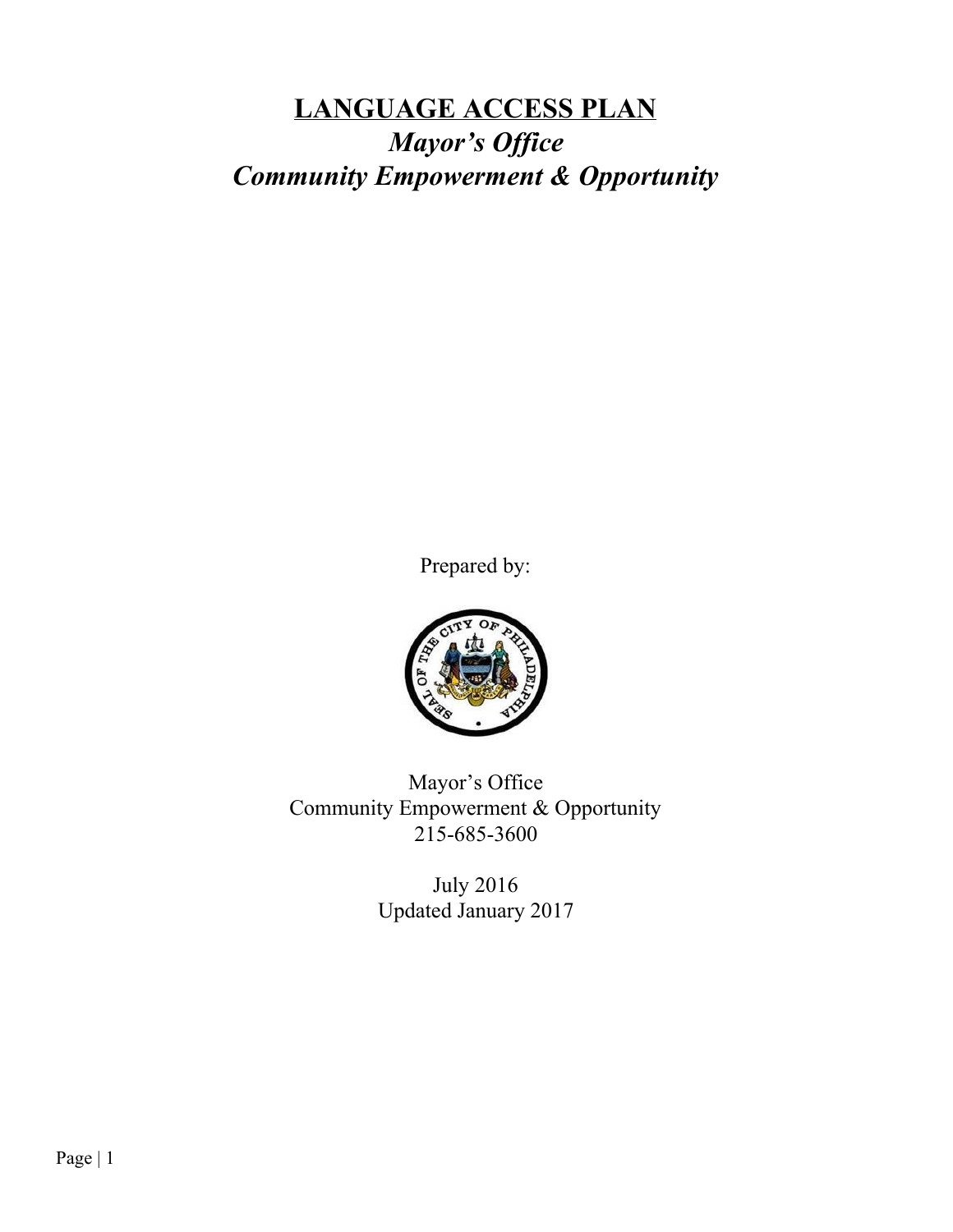# *MAYOR'S OFFICE COMMUNITY EMPOWERMENT & OPPORTUNITY* **LANGUAGE ACCESS PLAN & PROTOCOL** 2016

## **1. PURPOSE & AUTHORITY**

- A. "In Cooperation with the Mayor's Office, the **Mayor's Office of Community Empowerment & Opportunity (CEO)** is committed to compliance with Title VI of the Civil Rights Act of 1964, 2 C.S. § 561 et seq. (Act 172 of 2006), and the Philadelphia Home Rule Charter § 8-600 and § A-200, in ensuring meaningful access to City services and programs for individuals with limited English Proficiency ("LEP")."
- B. "The purpose of this document is to establish an effective plan and protocol for **CEO** personnel to follow when providing services to, or interacting with, individuals who have limited English proficiency (LEP). Following this plan and protocol is essential to the success of our mission to **align the city's efforts to lift individuals and communities out of poverty and increase opportunities for low income individuals and families."**

# **2. GENERAL POLICY**

- A. CEO recognizes that the population eligible for services includes individuals who are Limited English Proficient (LEP). It is the policy of CEO to ensure meaningful access to LEP individuals. CEO adopts the following policy to ensure that LEP individuals can gain equal access to CEO's services and communicate effectively. This Plan applies to all CEO offices and satellite offices.
- B. It is the City's policy to grant access to services or programs to every person even when the person has a limited ability to speak, understand, read or write English. CEO intends to take reasonable steps to provide LEP persons with meaningful access to services and programs. CEO seeks to reduce barriers by increasing its capacity to deliver services and benefits to people in their primary language.
- C. CEO, rather than the LEP customer, bears the following responsibilities:

(1) Providing language appropriate services.

(2) Staff at the initial point of contact have the specific duty to identify and record language needs.

(3) Use of informal interpreters such as family, friends of the person seeking services, or other customers must be discouraged.

(4) Minor children are prohibited from acting as interpreters.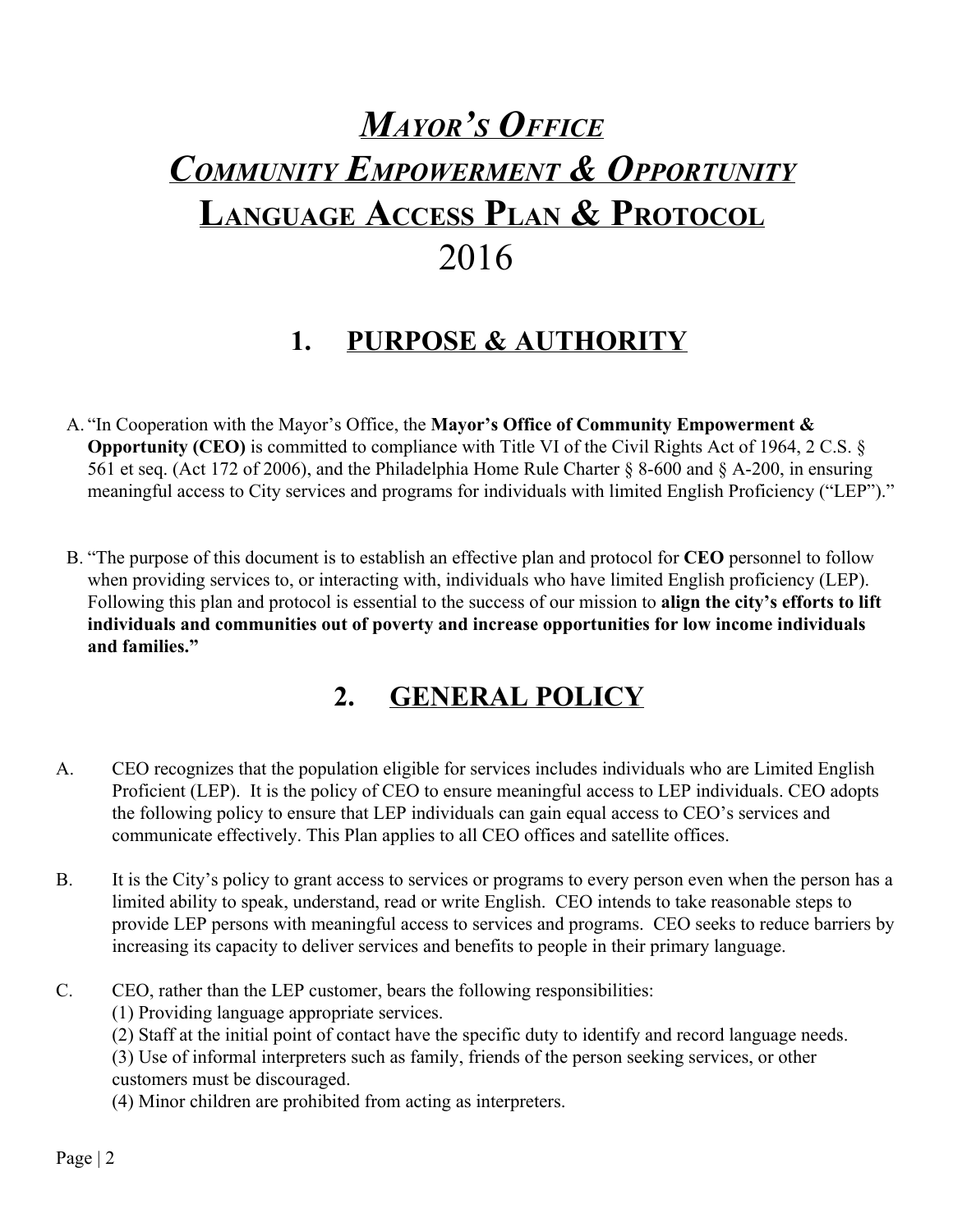(5) No staff may suggest or require that an LEP customer provide an interpreter in order to receive services.

D. The preferred method of serving LEP persons is by:

(1) Using competent bilingual staff able to provide services directly to the customer in his/her primary language without the need for an interpreter.

(2) Available, trained, competent bilingual staff may be used for in-person or telephone interpreting to support other staff.

(3) Staff should seek assistance from professional in-person or telephonic interpreters when staff cannot meet language needs.

(4) Departments should recognize that certain circumstances that might have legal implications may require specialized interpretation and translation services even when staff with bilingual abilities are available. Staff must be authorized to provide language services to communicate effectively even when such assistance is not requested by the LEP person.

# **3. LANGUAGE ACCESS COMMITTEE**

### *Language Access Committee*

Sulaiman A. Wood (designated Coordinator) Benefits Access Unit Manager Direct: (215) 685-3624 Sulaiman.Wood@phila.gov

> Wanda Cruz-Baltimore Benefits Access Specialist Direct: (215) 685-9745 Wanda.Baltimore@phila.gov

City of Philadelphia Mayor's Office of Community Empowerment & Opportunity 1234 Market Street, 16th Floor Direct: (215) 685-3600

*Executive Director:* Mitchell Little Mayor's Office of Community Empowerment & Opportunity

# **4. DIRECT CONTACT WITH LEP INDIVIDUALS**

CEO has several points of contact with the public: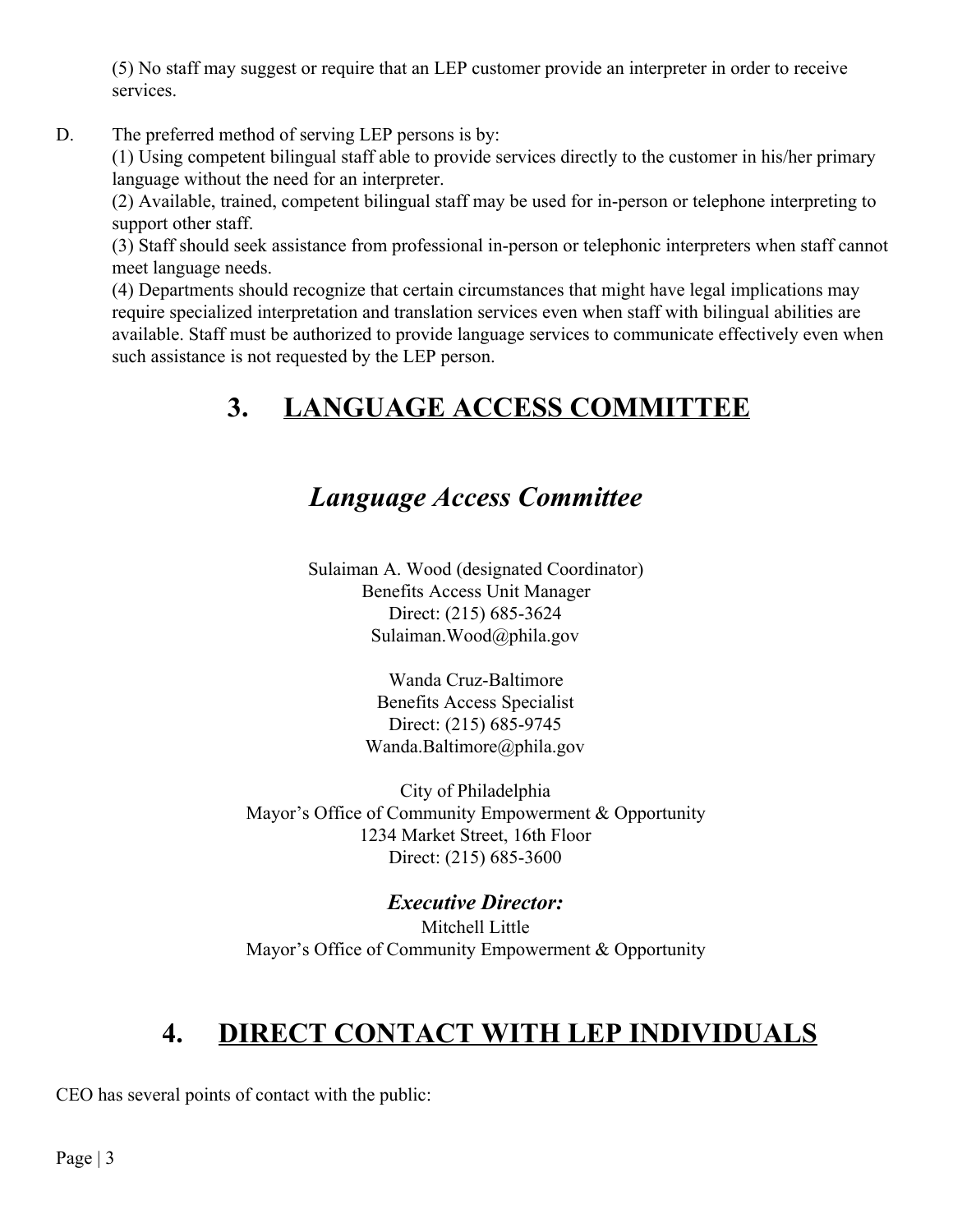- (1) Office walk ins- Several times a week LEP individuals come into CEO's office looking for help in obtaining services. In these instances, if there is no bilingual staff available to interpret, staff uses telephonic interpretation.
- (2) Meetings/Information Sessions- at times CEO will hold meetings or information sessions. If language needs are anticipated, CEO will utilize in person interpretation for appropriate language.
- (3) Community-Based Events-CEO's Benefit Access Unit periodically deploys its staff and mobile vehicle to provide services directly to individuals in their own neighborhoods and communities, CEO will use its bilingual staff to interpret; and or will telephonic interpretation if the language spoken cannot be properly interpreted by CEO staff.

## **5. LANGUAGE ACCESS SERVICES AND PROTOCOLS**

### **A. INTERPRETATION**

#### **1.) Services Provided**

To ensure that the inability to communicate in English does not deprive the public of rights and privileges, our department will continue to provide an interpreter, at no cost to the resident, for LEP individuals. Services offered include telephonic interpretation and in person interpretation.

#### **2.) Protocols**

To ensure that the inability to communicate in English does not deprive the public of rights and privileges, our department will continue to provide an interpreter, at no cost to the resident, for LEP persons pursuant to the following procedures:

- (1) An individual approaches an employee and appears to be asking for help but has difficulty communicating what he or she needs, and/or
- (2) When a request for an interpreter is made either orally, in writing or by pointing to a language card, the employee shall determine whether bi-lingual staff in the office is available who speaks the language being requested.

#### **3.) Procedures**

(1) When bilingual staff is not available, the employee shall contact a telephone interpreter service to provide interpreter services, the process to do so is outlined below:

Telephonic Interpretation – CEO can get an over-the-phone interpreter by calling the following vendor: Language Services Associates. This service is available 24/7.

To submit a request, call 866-592-XXXX and provide the following information when greeted by a coordinator: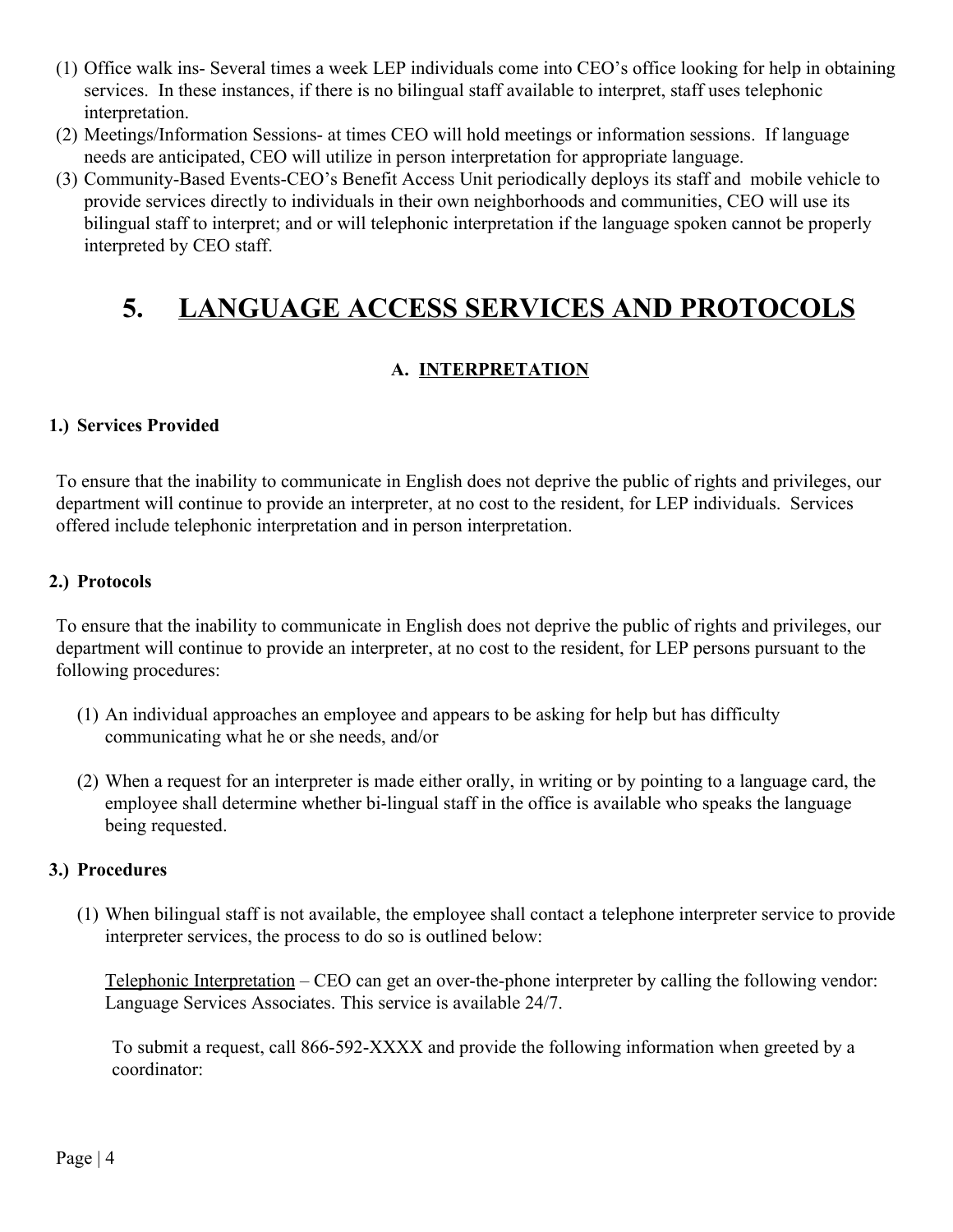- When prompted, please enter your five-digit access code: XXXXX
- Press 1 for Spanish, 2 Mandarin, 3 Cantonese, 4 Arabic, or 9 for all other languages.
- For Spanish, Mandarin, Cantonese and Arabic, the interpreted session may now begin.
- For all other languages, when greeted by a coordinator, request the language needed or ask for assistance in identifying the language.

• Hold momentarily while your interpreter is connected. Once on the line, you will be notified and provided with the interpreter's ID number.

Explain the objective of the call to the interpreter. Then proceed by speaking directly to the Limited English Proficient speaker in the first person.

Example: "What is your name?" NOT "Ask her what her name is."

• Upon completion of the call, all parties should simply hang up. Your time will be automatically recorded.

(2) When an LEP person requests in-person interpretation for a future meeting, telephonic or in-person interpretation may be used, the process for requesting an in-person interpretation is below:

In-Person Interpretation – You can request an in-person interpreter be contacting the following vendor: Nationalities Service Center. This service is available 24/7, but please give more than 48 hours' notice whenever possible. In an emergency, use a telephonic interpreter.

To submit a request online, visit [www.nscphila.org/language-access-services/request-services](http://www.nscphila.org/language-access-services/request-services)

- o Fill out service request form and be sure to select interpretation
- o Enter any interpretation appointment information available
	- You will receive an email once an interpreter has been confirmed

Cancellation of In- Person Interpreter - If a request in-person interpreter will not be needed, call Nationalities Service Center to cancel the request at least a full business day in advance of the scheduled time (if possible.)

### **4.) Future Plans**

- **a. Use telephonic interpretation, and ensure that the public knows about the availability of these services.** CEO makes telephonic interpretation services available in its main office through Language Services Associates. The telephonic interpretation service is available in over 170 languages. The office will continue to inform the public about these resources through social media, visible multilingual signs and will train its entire staff on using telephonic interpretation services.
- **b. Grow in-person interpretation services.** CEO can offer in-person interpretation for scheduled meetings and events as needed through Nationalities Service Center if given enough notice. CEO will continue to inform the public about these resources through social media, visible multilingual signs and will train its entire staff on requesting in-person interpretation services.

### **B. TRANSLATION**

### **1.) Services Provided**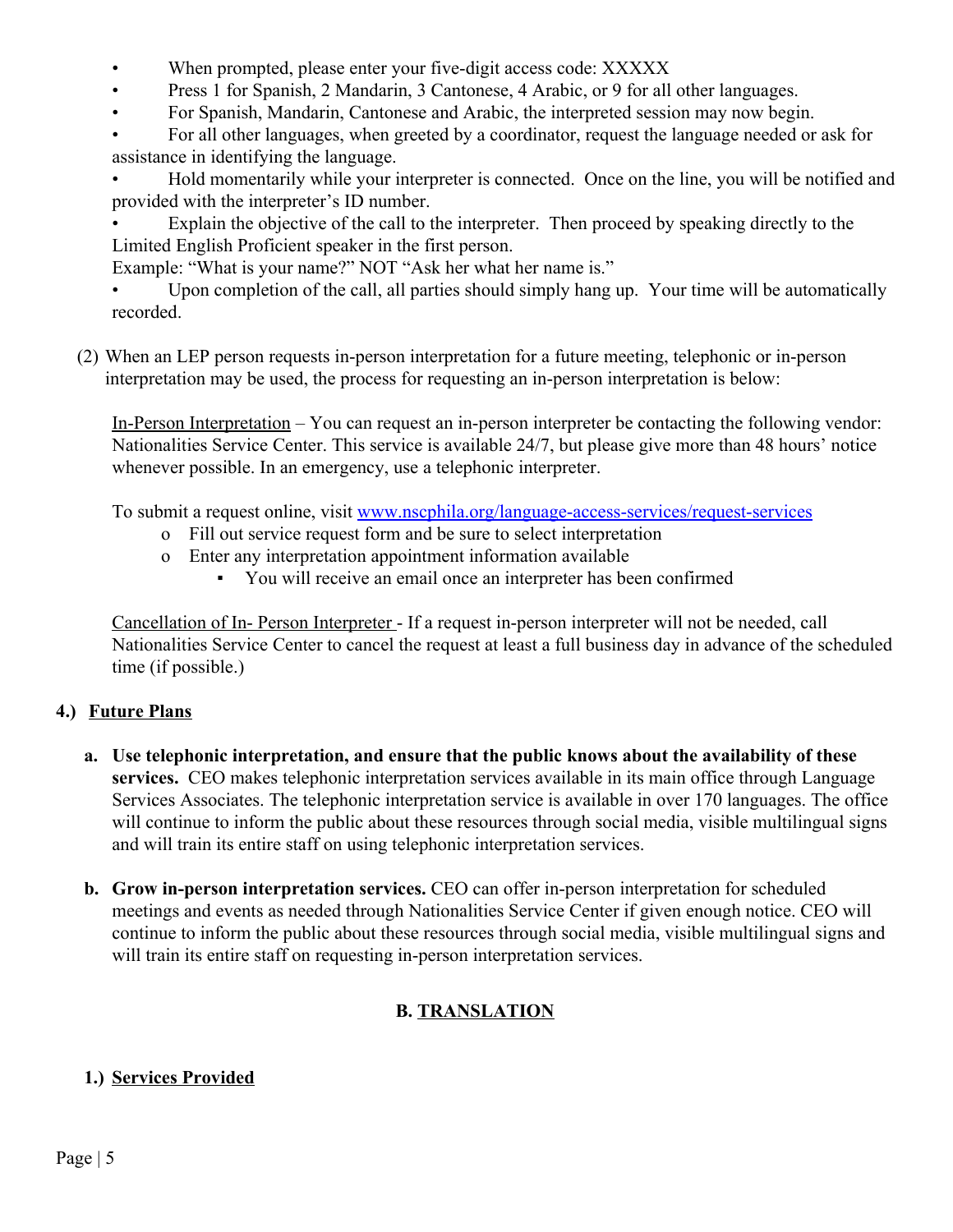To ensure that the inability to communicate in English does not deprive the public of rights and privileges, our department will continue to provide translations, at no cost, for LEP individuals. This includes translations of vital documents, signage and portions of our website.

### **2.) Protocols for Document Translation**

- a.) Vital Documents CEO has developed a list of the documents that are vital to the access of LEP persons to CEO's Benefits Access Unit (BAU) program. This list was developed with consideration of the applicable laws of the Commonwealth of Pennsylvania and City of Philadelphia. Documents have also been identified that may contain important information and will contain noticing of CEO language access services and how to obtain services. CEO BAU currently provides some vital documents in the following language(s): Spanish. Vital Documents to be translated include:
	- ✓ Community Service Block Grant Intake Form;
	- ✓ BAU Program Marketing Materials;
	- ✓ Appointment Cards;
	- ✓ Required Documentation for Benefit Application(s);
	- $\checkmark$  Benefit Application(s); and
	- ✓ Follow-up Information.

#### **3.) Procedures**

#### **Procedure for Submitting a document for translation**

- a. Email the editable document to Office of Immigrant Affairs Language Access Program Manager at [orlando.almonte@phila.gov.](mailto:orlando.almonte@phila.gov)
- b. OIA will submit the translation request to translation vendor to obtain a quote.
- c. OIA will email you a quote with a time estimate for delivery of the translation.
- d. Quote must be authorized by person with authority.
- e. Quote is then signed and emailed back to OIA.
- f. OIA will email you the translated documents.

**NOTE**: Before submitting a document for translation, please review your document and ensure the following:

- The content has not already been translated in another document.
- The document and translation procedure have been approved by your supervisor.
- The document is in a format that can be edited (e.g. MS Word, Publisher, InDesign, etc.)
- Terms you do not want translated are highlighted, i.e. the name of your unit, program or street.
- The document is written so it can be understood by readers with lower literacy skills.
- If the translation is a continuation of a series or collection of documents, you may request the same vendor to keep the translation consistent.

### **4.) Signage**

The following signs will be translated into Spanish: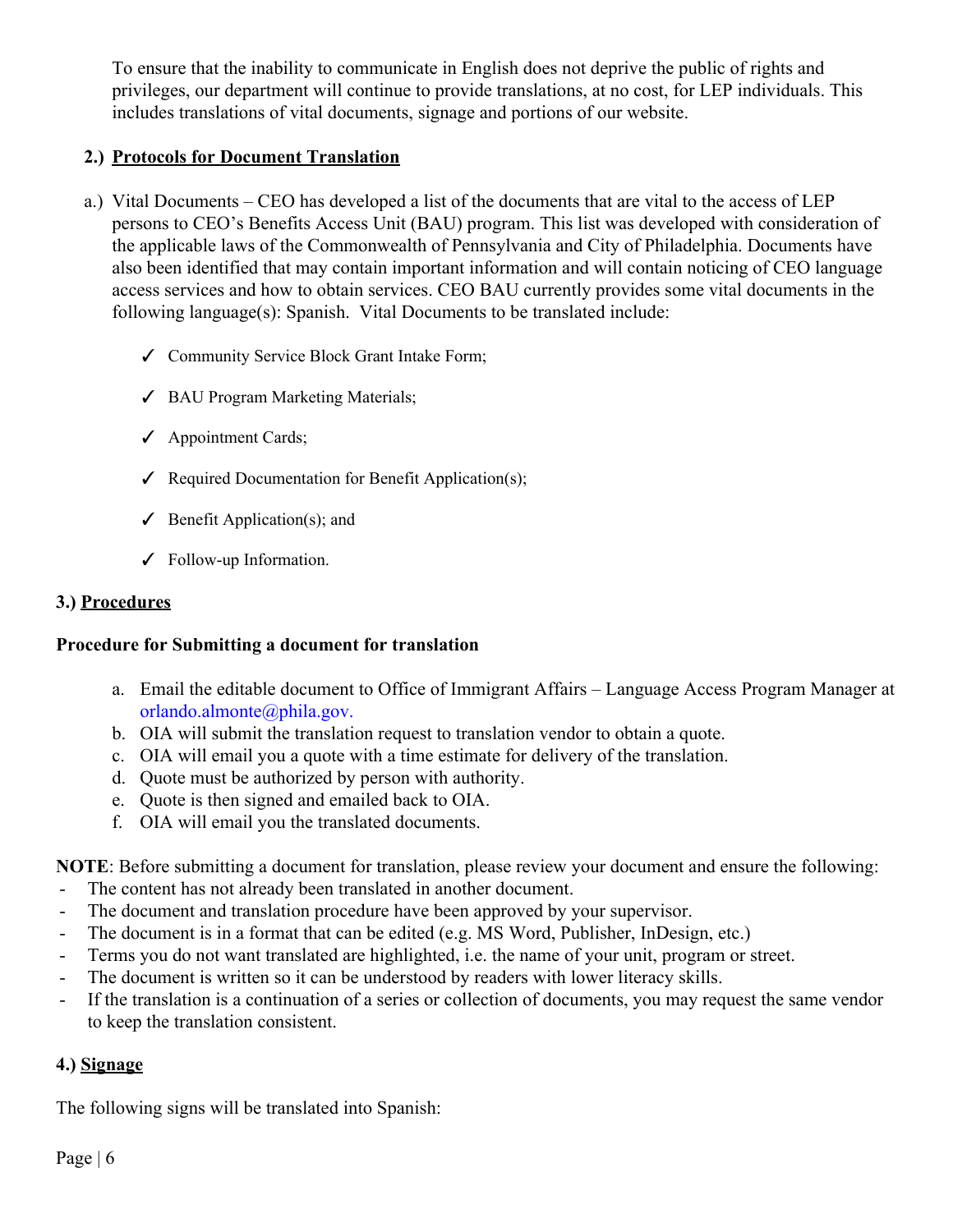- $\triangleright$  Mayor's Office of Community Empowerment & Opportunity at MSB—North (22<sup>nd</sup> St.);
- $\triangleright$  CEO Door at 1234 Market St., 16<sup>th</sup> Fl., 19107;
- $\triangleright$  Marketing Materials; and
- $\triangleright$  Portions of the mobile vehicle wrap

#### **5.) Website**

- a. The CEO website contains information about the entire range of CEO programs and activities. Currently there is no information and materials available on the website in multiple languages.
- b. In Fiscal Years 2017-18, CEO will translate additional select documents and make them available through the website, newsletter, and/or community engagement meetings and other events. CEO will periodically review the CEO web pages with the goal of improving its accessibility to LEP persons. This includes identifying the most important information to be translated and the best means for disseminating translations to LEP communities.
- c. Tag lines will be included in the website that explains that LEP individuals can obtain a translation of documents or that interpretation is available in our office.

#### **6.) Future Plans**

#### **Language Access Goals:**

**Write public materials in plain English, and translate extensively.** CEO's Language Access Committee, housed within the Benefits Access Unit, will continue to edit all public materials for plain language and to extensively translate important agency documents and program materials. Translation services are centralized at CEO to ensure that translations are clear and consistent. Resources include Language Line Solutions, other translation vendors that perform quality-assurance reviews, and a full-time Spanish translator. The agency has a central budget for translation services in order to encourage broad translation of public materials, even if individual program budgets are limited, and to ensure that translations are done by a professional linguist. CEO's Language Access Committee will continue to make these resources widely known throughout the agency and will continue to enforce agency protocols that support high-quality translations—for example, ensuring that translations are not done in-house (except by the agency's designated translator) or by machine.

#### **C. BILINGUAL STAFF**

#### **1.)Current Staff**

This list identifies the languages spoken by CEO staff who are linguistically, culturally, and technically able to deliver services in a language other than English and/or to serve as interpreters:

| <b>MCEO</b> Languages |             |              |
|-----------------------|-------------|--------------|
| Bengali (1)           | Hindi $(1)$ | French $(1)$ |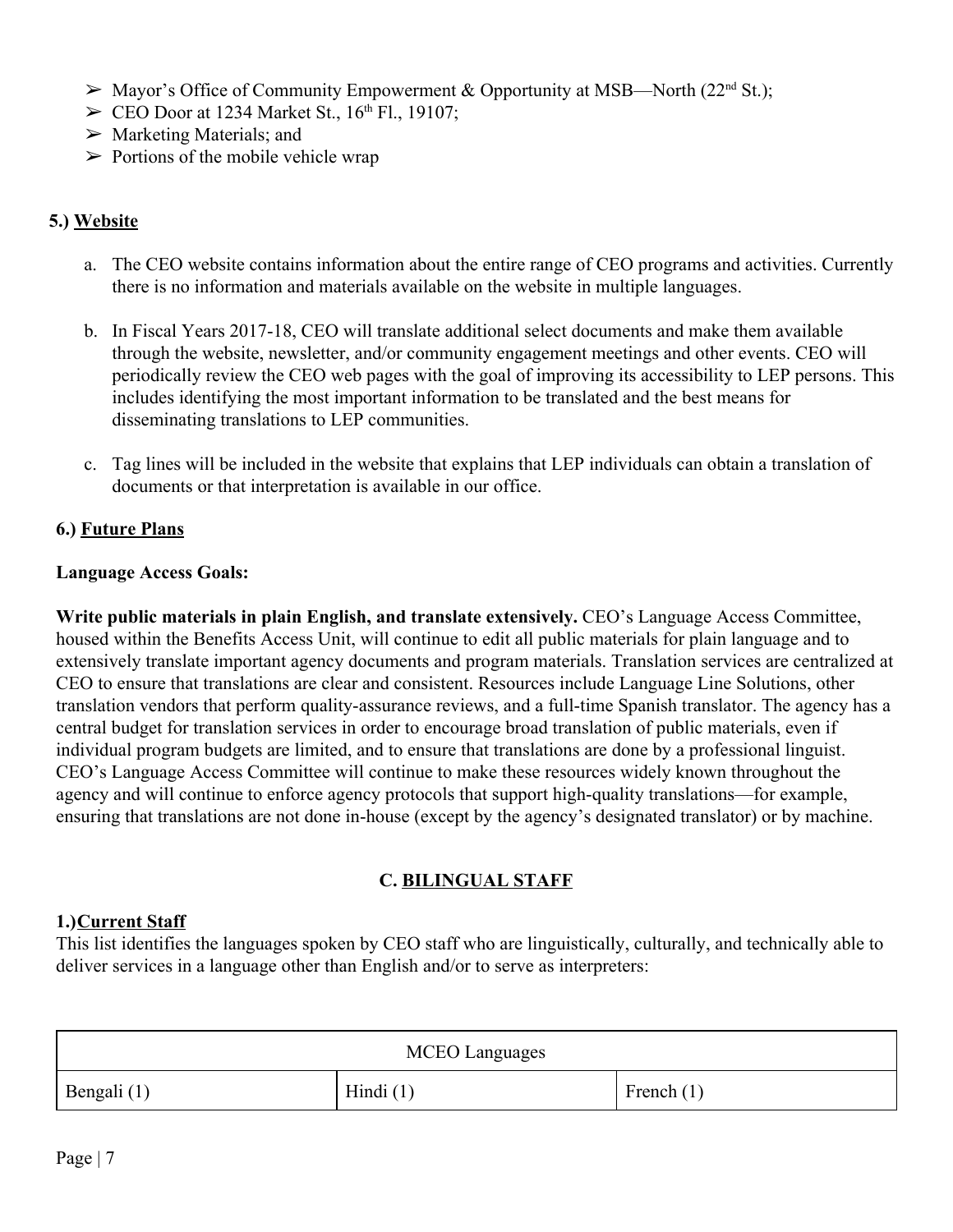### **2.) Future Plans**

CEO will determine future plans after collecting data to illustrate the demand and need of language interpretation and translation.

If the committee comes to a conclusion that additional staff is needed to meet LEP needs, the committee will recommend applying "bona fide occupation qualification" for community based positions.

#### **D. TRAINING STAFF ON POLICY, PLAN, AND PROTOCOLS**

#### **1) Training Protocol**

- a. **CEO's** Language Access Plan & Protocol is part of the staff handbook, posted on the intranet, and provided as a hard copy to all **CEO** staff members at hiring.
- b. **CEO** will distribute the LEP plan to all staff and will have a current electronic copy available so all staff will be knowledgeable of LEP policies and procedures.
- c. All staff providing technical assistance, training or receiving in-bound calls will receive annual LEP training, or training upon employment, and then annually.
- d. LEP training will include information on the following topics:
	- Legal obligation to provide language assistance;
	- $\bullet$  LEP plan and protocols;
	- Identifying and responding appropriately to LEP individuals;
	- Documenting LEP individuals' language preference;
	- Obtaining interpreters (in-person and over-the-phone);
	- Using and working with interpreters (in-person and over-the-phone);
	- Translating procedures;
	- Documenting language requests; and
	- Using or not using bilingual staff as in-house interpreters.
- e. **CEO** will circulate this language access policy and related protocols to all staff within **10 days** after adoption. Every two years, **CEO** will circulate the revised policy and protocols to all staff after adoption. Within **nine months** of the adoption of this policy, **CEO** will provide cultural competency training, including training in regard to this policy and the appropriate use of interpreters and translators, to all staff who have regular interaction with LEP individuals. All new staff members will receive cultural competency training within six months of the beginning of their employment with **CEO**. After their initial training, all staff members will receive refresher training in cultural competency and language access every three years.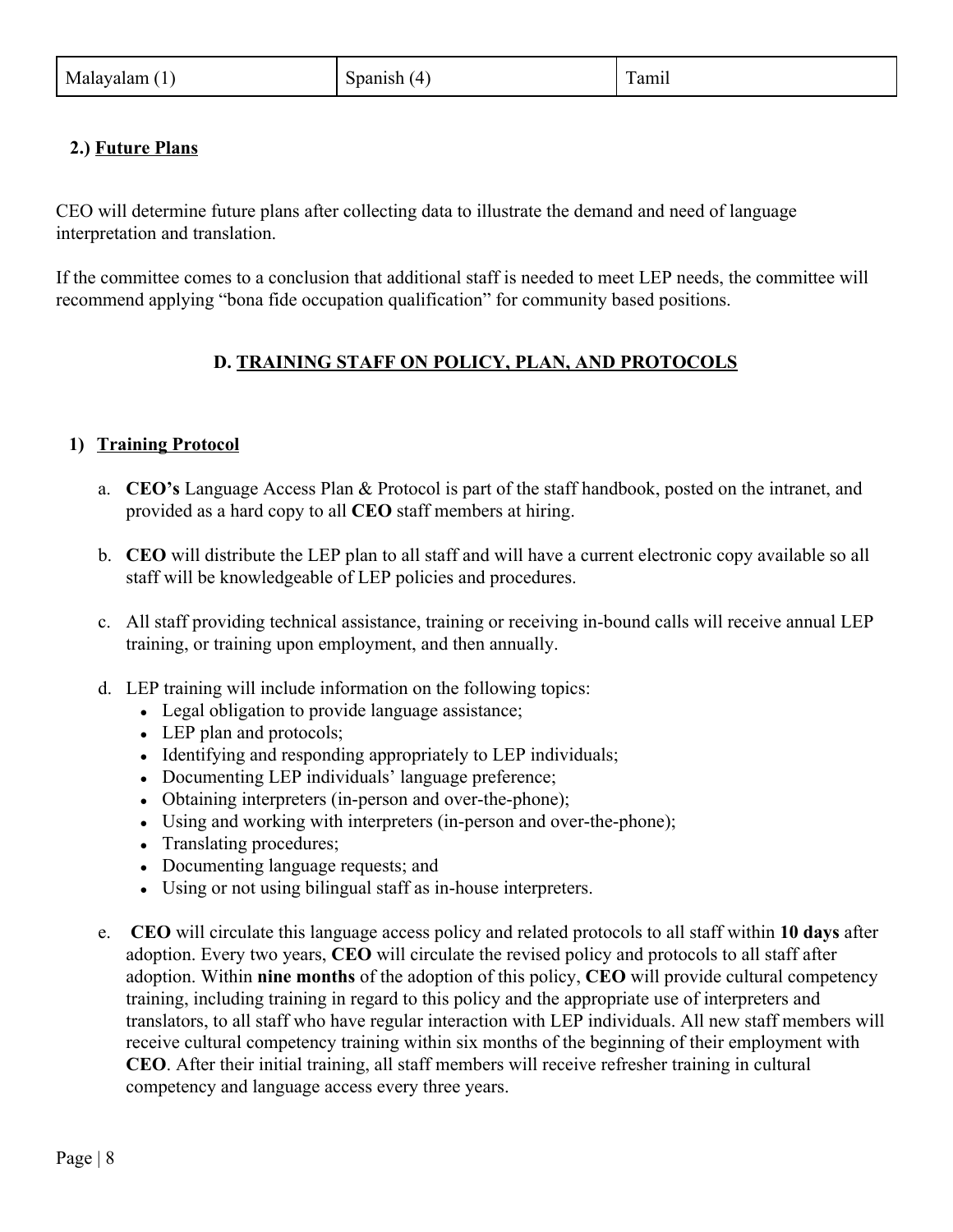- f. In order to establish meaningful access to information and services for LEP individuals, staff that regularly interact with the public and those who will serve as in-house interpreters will be trained on **CEO's** LEP policy, plan and protocols. Training will ensure that staff members are effectively able to work in person and/or by telephone with LEP individuals. Management staff will be included in this training, even if they do not interact regularly with LEP individuals, to ensure that they fully understand the policy, plan, and protocols so they can reinforce their importance and ensure implementation.
- g. Orientation- New staff training will be provided on the CEO Language Access Plan and Protocol and provide guidance on how to effectively communicate with LEP residents.

### **2) Future Plans**

- **a. Further standardize language access resources and tools across CEO.** CEO's Language Access Committee will work with frontline programs to update and standardize language access tools and resources across the agency. CEO will also work to ensure that all public-facing programs have appropriate language access signage and materials in multiple languages available at sites. Another goal is to update and refresh the agency's Volunteer Language Database of staff who speak languages other than English and who are willing to help review translated materials and/or assist with interpretation in emergencies. In addition, CEO will update its Language Access Toolkit, an internal resource for staff, and will meet with agency employees to share challenges and best practices.
- b. **Grow plain language and other language access-related trainings.** CEO will plan to hold plain-language training at its headquarters. The agency hopes to expand training opportunities on plain-language and cultural competency topics and will explore opportunities to do so.

# **6. NOTICE OF THE RIGHT TO LANGUAGE ACCESS**

- 1. Posters notifying LEP individuals of their right to language services will be developed and displayed in areas of public contact. These posters will contain a simple message - such as 'Free Interpreter services are available. Please ask for assistance.' Posters will be displayed in English as well as the principle languages spoken in the service area.
- 2. Department notices and flyers will also provide notice of the availability of language services and a simple instruction on how to request language assistance.
- 3. Tag lines will be included in or attached to a document. Taglines in languages other than English can be used on documents written in English that describe individuals with LEP can obtain translation of the document or an interpreter to read or explain the document. Contact the office of Immigrant Affairs for support in creating tag lines.
- 4. In all areas of public contact and on its website, **CEO** will post and maintain clear and readable signs in the languages most prevalent in the City notifying LEP individuals that free translation and interpretation services are available to them.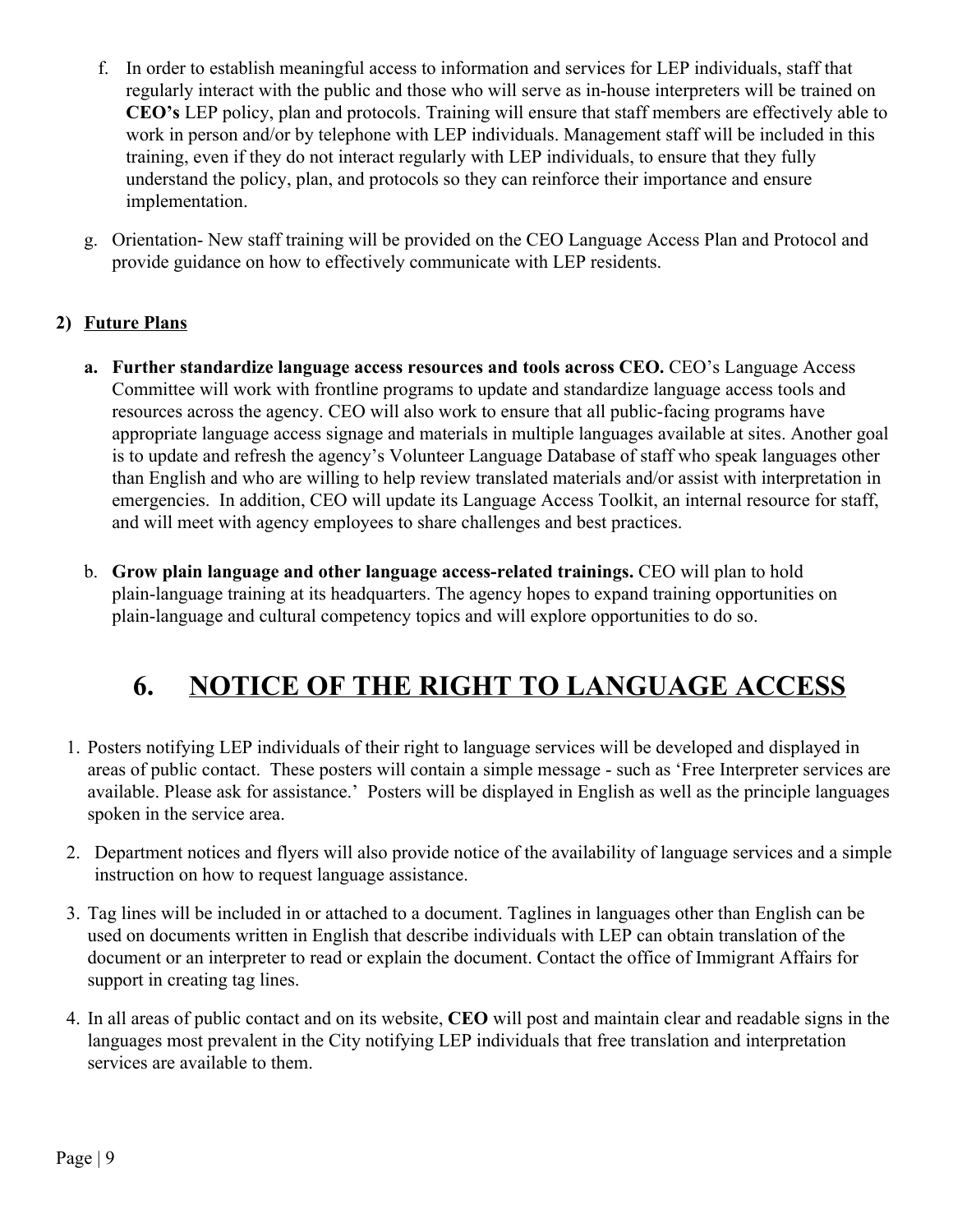# **7. DATA COLLECTION AND ANNUAL REPORT**

### **A. Data Collection**

The following information will be required to be monitored and collected by departments and will be collected via quarterly reports by the Office of Immigrant Affairs:

- (1) Number of LEP Encounters (By Language)
- (2) Type of Language Services Provided to LEP Customers
- (3) Number of Documents Translated
- (4) Language Services Expenditures

Additionally, Language Access Committee will be required to report quarterly on the following:

- (1) Number of bilingual staff
- (2) Number of staff trained in Language Access/Cultural Competency

The Office of Immigrant Affairs will supply all departments with a Language Access Data Collection sheet to assist in the reporting of this data.

#### **B. Annual Report/Evaluation**

- 1.) CEO will conduct an annual evaluation of its Language Access Plan to determine its overall effectiveness, review the progress of department goals and identify new goals or strategies for serving LEP residents. The designated staff will lead the evaluation with the assistance of the Director and Deputy Director. The evaluation will include the following:
	- a. Assessment of the use of telephonic interpretation, in-person interpretation and translation services.
	- b. Assessment of data collected about the LEP's primary language.
	- c. Assessment of the number and types of language requests during the past year.
	- d. Assessment of whether staff members understand the Language Access Plan and procedures, how to carry them out, and whether language assistance resources and arrangements for those resources are up-to-date and accessible.
	- e. Assessment of complaint information; and
	- f. Assessment of soliciting feedback from LEP individuals and community groups.
- 2.) CEO intake personnel will record each person's language of choice in electronic format to ensure that the information can be used by staff and tracked by the language access coordinator.
	- a. If the individual is Limited English Proficient, the person's language of choice will be noted for future visits.
	- b. CEO's Language Access Committee will track the number of individuals that are assisted or unable to be assisted by the person's language of choice. This information will be considered as part of the annual Language Access Plan report.
- 3.) Evaluation results and recommended changes will be shared by CEO's Language Access Committee and incorporated into an **annual report which is required to be filed under Philadelphia Home Rule Charter § 8-600**. The Language Access Committee will also keep records of any language access services provided and will make this information available during the annual review process. In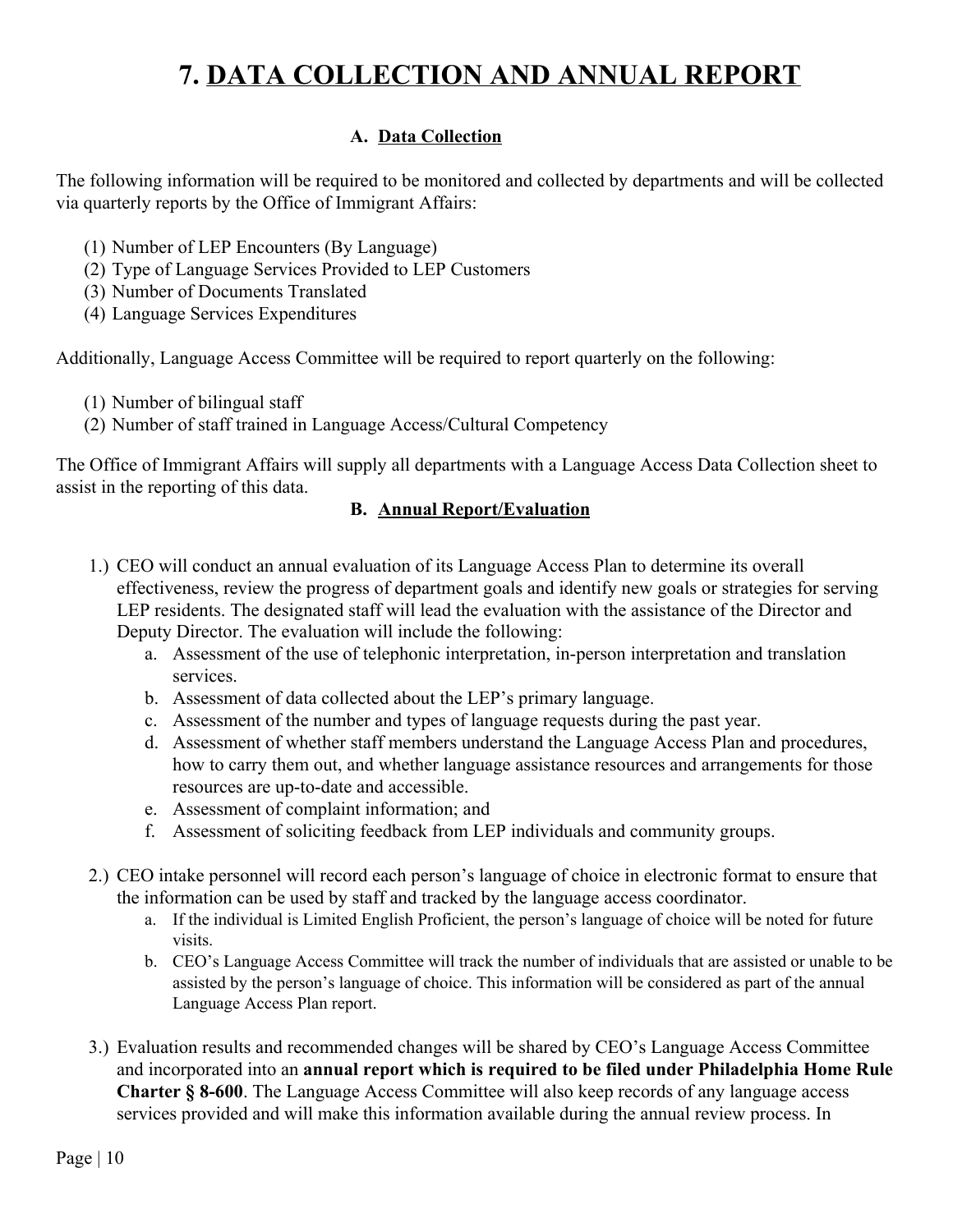connection with updates to the Language Access Plan, CEO may use some of the following tools to conduct further assessment:

- a. Request comments and feedback from visitors that have received language services
- b. Establish a tracking system to collect primary-language data for individuals that participate in programs and activities

# **8. LANGUAGE ACCESS COMPLAINT PROCEDURE**

You may file a formal Language Access grievance with the Office of Immigrant Affairs (OIA) if you believe you have been wrongly denied the benefits of this Language Access Plan. You must file your complaint within 6 months of the alleged denial. To file a formal complaint, you must fill out a Language Access Grievance Form and submit the form in person, by mail or e-mail to:

Office of Immigrant Affairs Orlando Almonte Language Access Program Manager City Hall, Room 110 Philadelphia, PA 19107 E-Mail: [orlando.almonte@phila.gov](mailto:orlando.almonte@phila.gov)

The form will also be available on OIA's website once the website is completed.

Additionally, any person, regardless of immigration status, may submit a formal legal complaint through the Philadelphia Commission on Human Relations. To do so, please complete a Public Accommodations Discrimination Intake Form and submit in person or by mail to:

Philadelphia Commission on Human Relations The Curtis Center 601 Walnut Street., Suite 300 South Philadelphia, PA 19106

To access the form and for more information, please visit [www.phila.gov/humanrelations](http://www.phila.gov/humanrelations)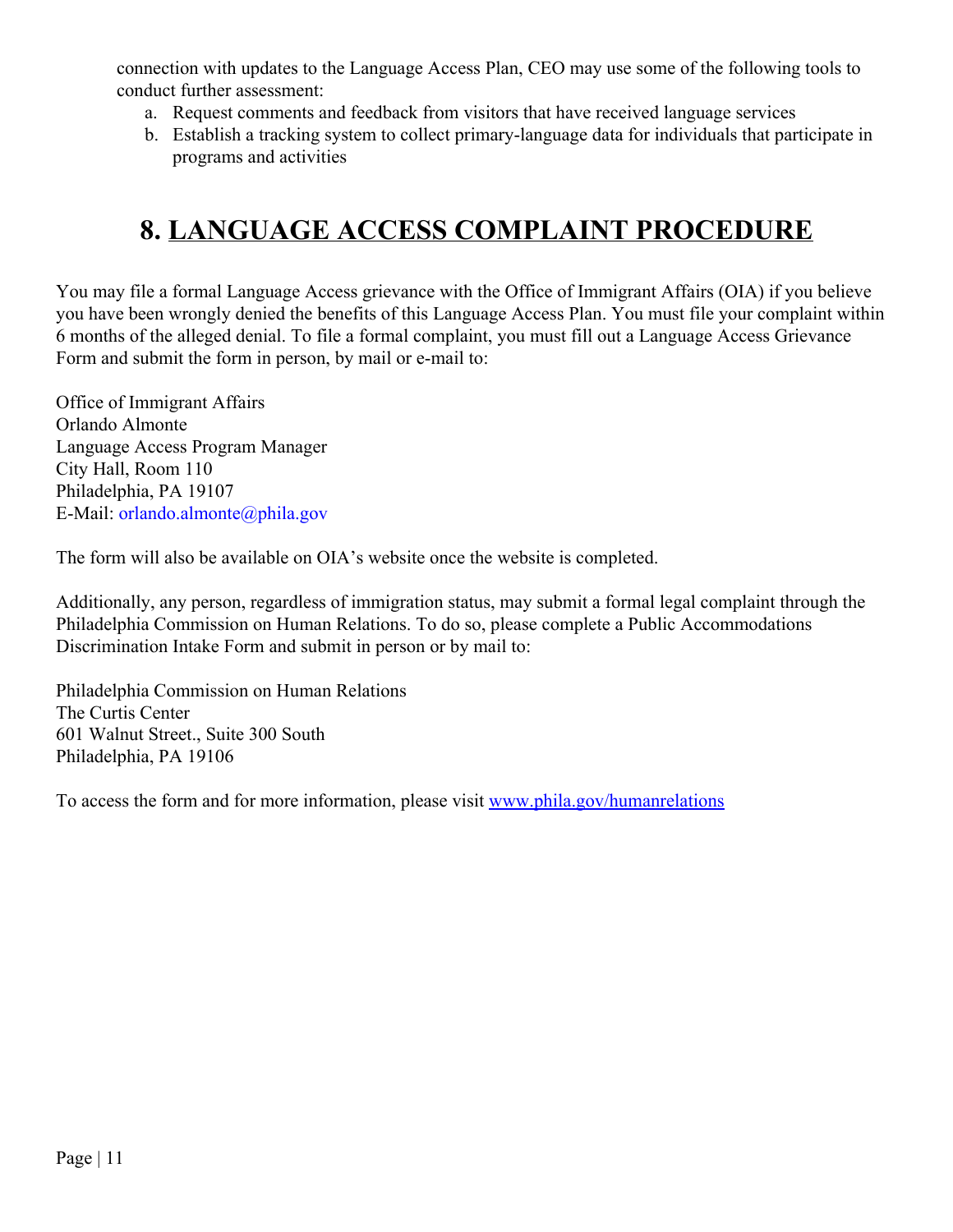# **9. TIMELINE FOR IMPLEMENTATION**

#### **Implementation Plan Logistics**

Major milestones in our plan will include:

- Continuing to broadly translate and interpret
- Updating agency language access tools and resources
- Exploring additional training opportunities

#### **Timeline**

2016

• The Language Access Committee (LAC) will meet with front-line CEO staff to discuss language access challenges, best practices and methods for tracking language access data by program/site, as well as to brainstorm ideas for new or updated language access resources these staff might need.

• LAC will update the agency's internal protocols for written translations and in-person interpretations, respectively.

• LAC will update its internal glossaries as needed.

• CEO will work closely with City Hall and will communicate with other City agencies about best practices, tools that can be shared and challenges.

• CEO will continue to broadly translate materials and provide on-site interpretation as needed, and to track these activities.

#### 2017

• LAC will create a Language Access Toolkit (a language access policy and training tool) and will distribute the toolkit to staff in the agency's public programs.

• LAC will explore ways to track and certify CEO staff who speak other languages and who are willing to help review translations and provide interpretation services; this will include updating CEO's Language Database. The agency will evaluate alternative training and certification resources.

### **Updated**

2016

• CEO created Language Access Plan

• CEO created Language Access Committee

• CEO will continue to broadly translate materials, provide on-site interpretation as needed, and track these activities.

- CEO begin to track language access needs and barriers upon approval of language access plan
- CEO will adjust and update this plan as needed.

• LAC will provide input on the above steps.

#### 2017

- The work outlined in 2016 will continue.
- CEO will adjust and update this plan as needed.